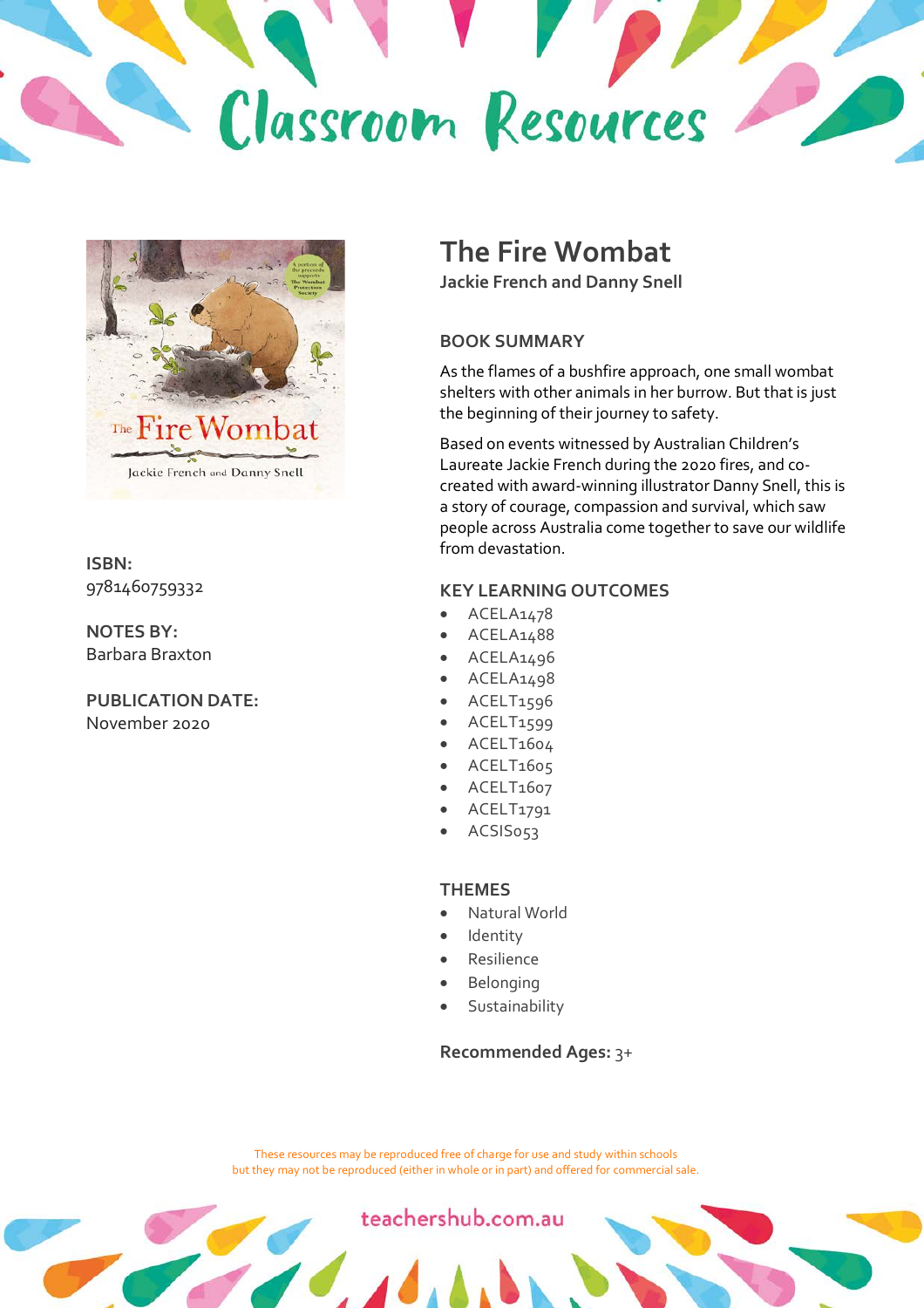# Classroom Resources

#### **Before Reading**

#### Context and Prior Knowledge

Ask children about their experiences or memories of bushfires and invite them to tell their stories, share their responses and disclose their ongoing concerns.

Ask students to draw images and write descriptions, as well as verbally share stories with the class.

Discuss with students that sometimes things happen that are outside of our control or that we can't change, and it is okay to be scared or anxious.

- What are some of the different things that we can do to feel better when we are scared or anxious?
- o For example: talk to an adult we trust; draw a picture; go to a place we feel safe; find a way to help.

#### Examining the Cover

Share the cover of *The Fire Wombat*. Discuss how it sets the context for the story that follows.

- Why might illustrator Danny Snell have chosen to portray a scene that shows new growth in such a barren landscape?
- How does that set the tone for the story to come?
- Do students think this cover comes from the beginning, middle or end of the story?
- What clues might the cover give us about what happens in the story?

#### **During Reading**

#### Words and Pictures

Compare the illustrations on the title pages and the opening pages of the story.

- What has changed in the landscape?
- How does the mood/feeling change between the pictures?

Explore and build vocabulary using appropriate words.

• Begin building a word bank that describes the sights, sounds, smells, tastes, feelings and emotions of the fire experience. Add to it over time so students can use them in their own writing later.

The animals seeking shelter in the wombat's burrow is a pivotal point in the story, showing that in the very worst of times natural adversaries can come together for the common good.

• Ask students to find as many examples as they can in *The Fire Wombat* of humans and animals helping each other.

When the animals emerge from the wombat's burrow, they discover a very different landscape: 'Everything they'd known was grey — A crumbling ash and smoke-smudged day.'

- Using (or adding to) the vocabulary you are collecting, describe how the animals might have felt when they came out of the burrow.
- Select two other spreads in the book and complete the same exercise. For example: when the carrots are thrown from the helicopter, and when the bush begins to regenerate.

These resources may be reproduced free of charge for use and study within schools but they may not be reproduced (either in whole or in part) and offered for commercial sale.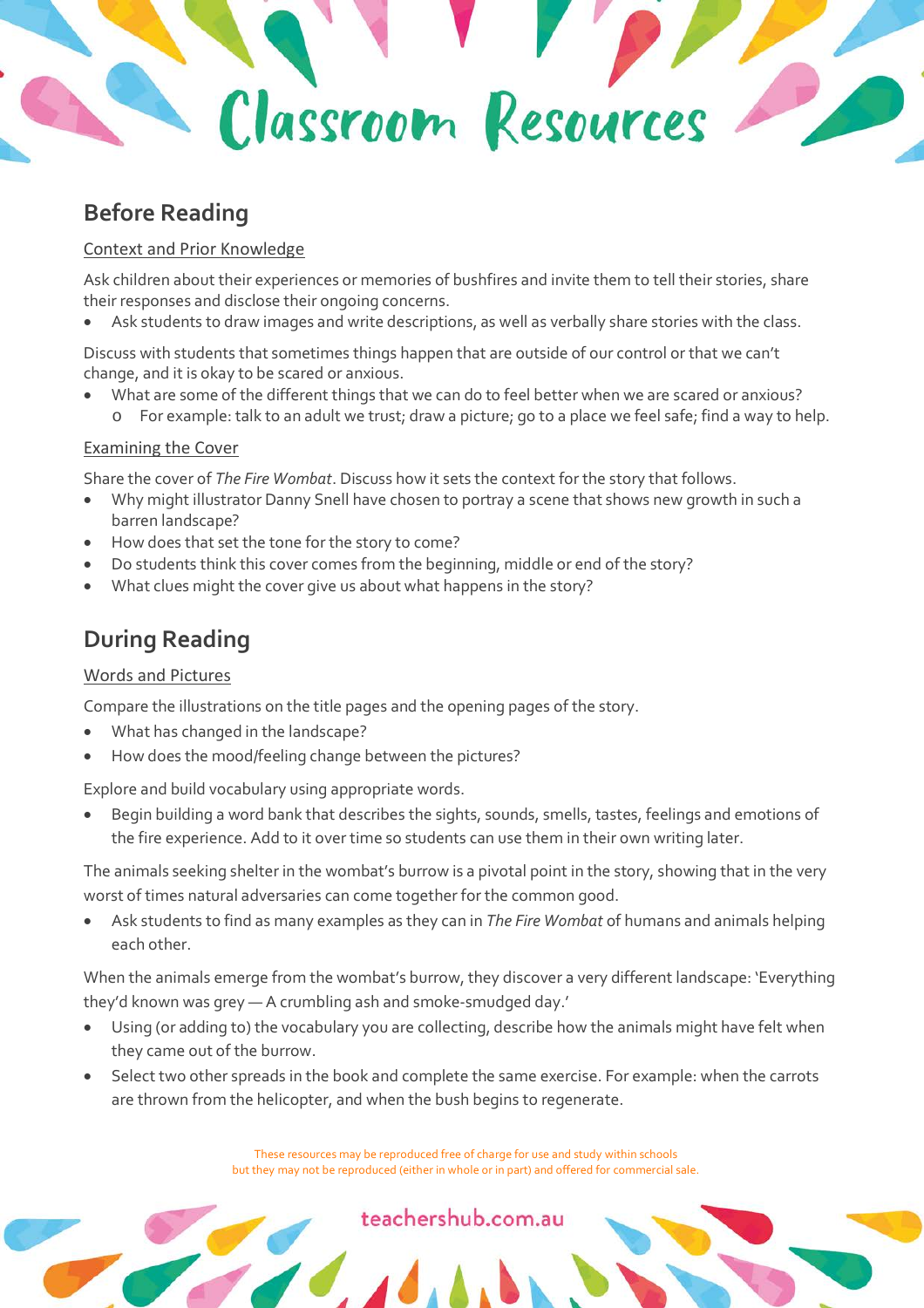

Ask students to answer the following questions as they read the text:

- Explore and explain the term 'vast carrot migration' and examine how the use of humour changes the mood of the story.
- How do Jackie French's words complement what is happening in the pictures?
- How does her choice of language enrich and enhance the mood that is already portrayed in the illustrations?
- How does French's choice of rhyming text contribute to the sense of urgency?
- How do the choices made about the elements of the illustrations (such as focus, angle, distance, placement, framing and palette) enrich and enhance the text?
- Despite the devastation of the encroaching fire, at what point does the mood change from one of sadness to one of hope?
- Even though so much of the landscape has been destroyed, how do the words and illustrations support that change in mood so that the reader is left with a feeling of positivity?

#### Character

Although the story is told throughout by a narrator with no dialogue, the wombat is clearly the pivotal character.

- How does the reader know that?
- What is it that makes the wombat the key character?

#### **After Reading**

#### Real Life vs Picture Book

The question that students ask authors most often is, 'Where do you get your ideas from?' There is often a story behind the story, and this one is based on the author's own experience of finding a small female wombat, coated in black ash, collapsed on her property in south-eastern NSW during the fires that consumed so much of the country during the Black Summer of 2019/20.

"Just that sight of her coming down the slope of the garden, step by step, just pushing herself, step by step, and she almost made it," French said. "You could just see her sniffing the water bowl but she couldn't quite make it. I still wonder how far she had come."

'Children's author Jackie French and the little wombat that could' Melanie Kembrey, *Sydney Morning Herald*, 4/7/2020

However, before writing a story about a real event, authors and illustrators need to research their subject. What would students need to know before they could write a story about wombats? Ask them to list the sorts of questions that would need answering before a story could be composed. Pose questions generated by headings such as:

- appearance
- habitat
- habits
- food
- movement

These resources may be reproduced free of charge for use and study within schools but they may not be reproduced (either in whole or in part) and offered for commercial sale.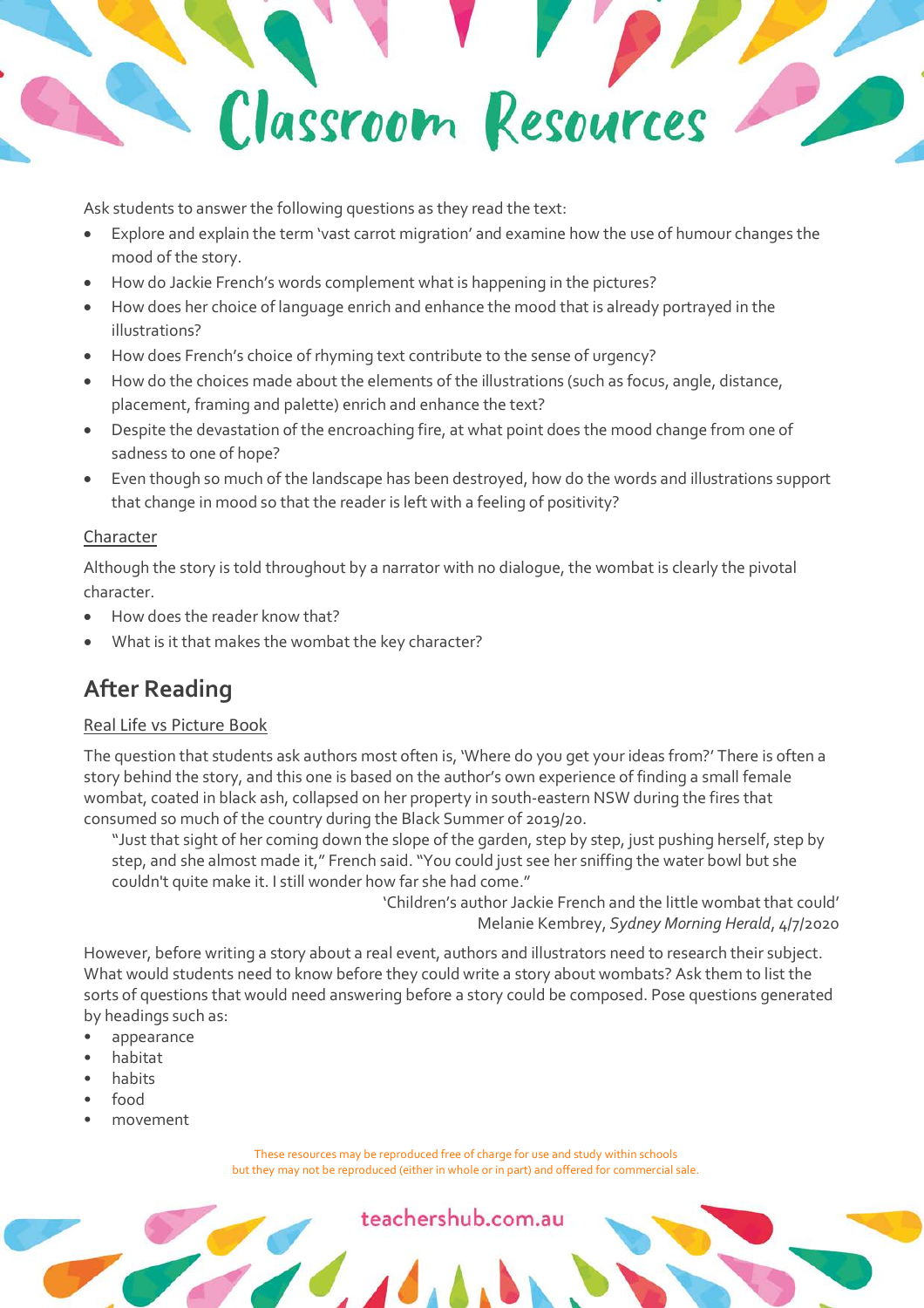

- communication
- friend or foe/predator or prey
- protection and defence
- families
- adaptations
- intelligence
- relationships with humans
- endangered status

Use a graphic organiser to organise the questions so they could form the foundation of an investigation that would give a complete picture of the wombat and thus a deeper understanding.



Search for examples in the story of where the author and/or illustrator have used what they have learned to enrich and enhance the story, either directly or indirectly.

> These resources may be reproduced free of charge for use and study within schools but they may not be reproduced (either in whole or in part) and offered for commercial sale.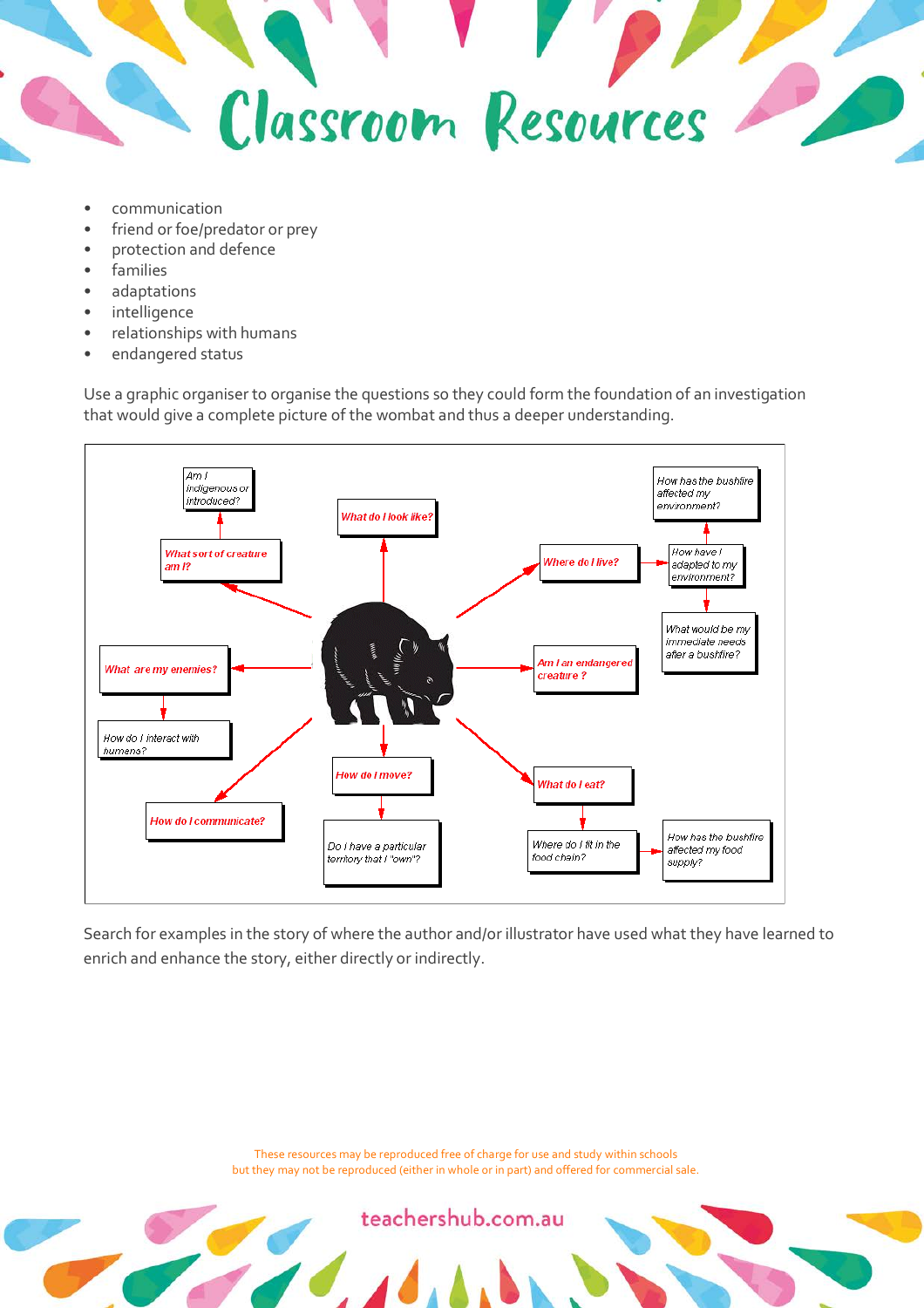### Classroom Resources

#### Narrative Perspective

The story has been told from the perspective of a narrator who is an eye-witness to the events of *The Fire Wombat* so that the choice of words and phrases is invested with emotion.

Challenge students to retell the story from the perspective of the wombat or one of the other creatures caught up in the fire. For students who would benefit from extending, ask them to retell it from the point of view of the fire.

- Have students consider what they would need to know, understand, appreciate and value before they could assume the mantle of their storyteller, and encourage them to draft their ideas before they craft their response.
- If they choose the wombat's perspective, ask students to answer the questions that have been posed in the previous activity so they have a greater understanding of wombats, their habitats and habits.
- Similarly, if they choose one of the other creatures, ask students to identify which creature they could be (either from that part of south-eastern NSW or their local area) and have them build a database of questions and answers so their story has more depth.
- If they choose the fire's perspective, have them develop and investigate a series of questions such as:
	- o How did it start?
	- o How did it grow so quickly?
	- o What environmental conditions existed to allow it to spread?
	- o How did it feel when it was finally extinguished?
	- o Students choosing this option may be ready to learn about personification.

#### We Can All Help

In the Author's Note, Jackie French writes, 'If you want to help wildlife after disasters, donate to a wildlife charity …' A portion of the proceeds from the sale of the hardback edition of *The Fire Wombat* will be donated to the Wombat Protection Society, of which she is patron. This is part of the way French is helping wildlife recover from the bushfires she writes about in *The Fire Wombat*.

The Fire Wombat, and all the other creatures, were dependent on the help of humans during this time, such as the water stacks made by Men's Shed groups, the thousands of pouches made so baby animals could be snug and safe, and the donation and transportation of food for the 'vast carrot migration'.

- Examine how Danny Snell has depicted the human help in just two strips of illustrations, and discuss the interdependence of words and text to summarise this huge outpouring of assistance.
	- Discuss how illustrating is much more than being able to draw well. What other skills does a book illustrator need to be able to tell a story through their images?

These resources may be reproduced free of charge for use and study within schools but they may not be reproduced (either in whole or in part) and offered for commercial sale.